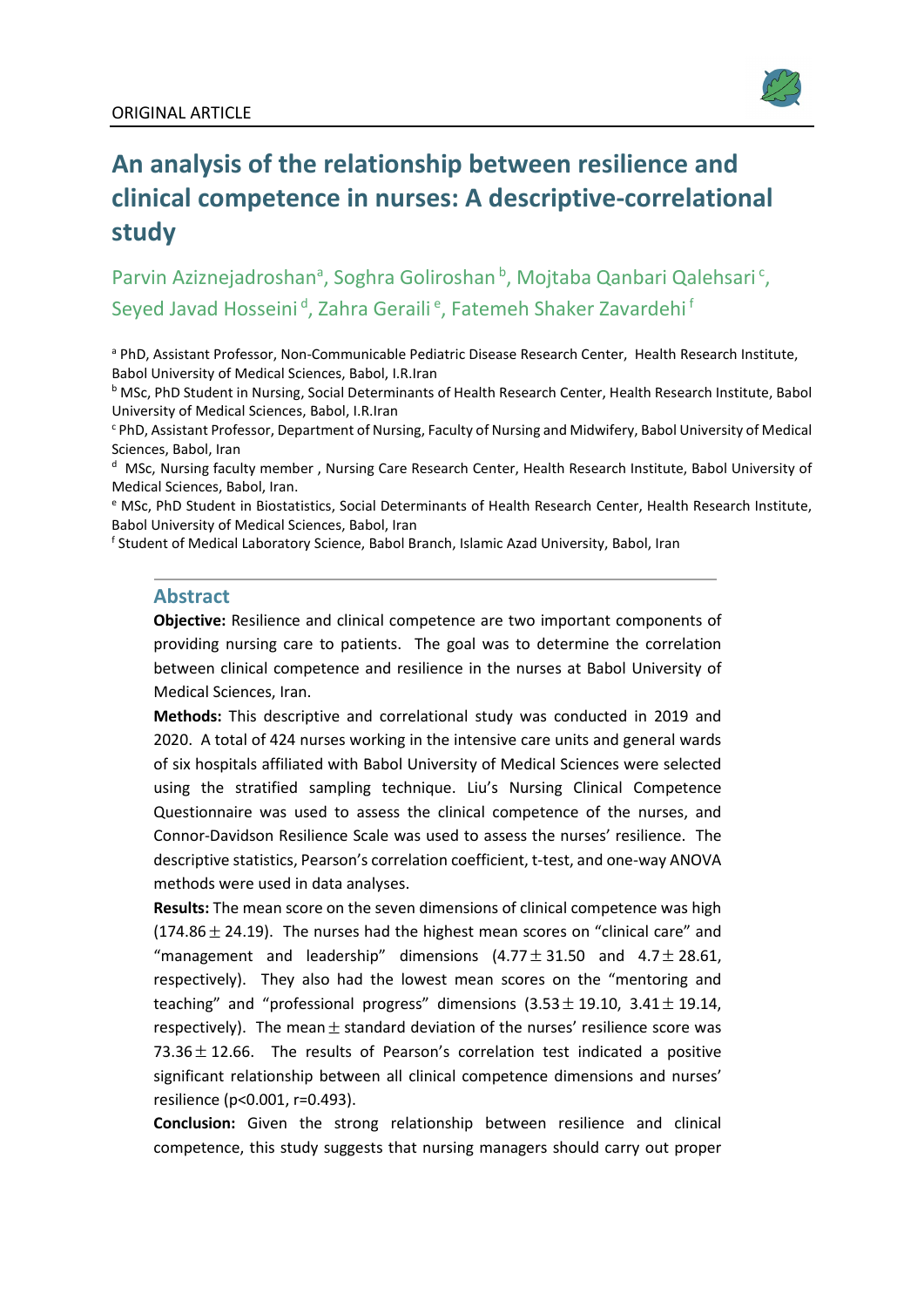planning to improve the resilience of nurses as well as enhancing their clinical competence.

**Key words:** clinical competence, resilience, nurse

## **Introduction**

Nurses are the largest group providing services in health systems, and nursing quality directly influences the efficacy of the health system. <sup>1</sup> Clinical competence refers to the wise and constant use of technical and communicative skills, knowledge, clinical reasoning, emotions, and values in the clinical environment.<sup>2</sup> Assessment of nurse performance plays an important role in guaranteeing high quality clinic care to achieve desired patient outcomes.3 Clinical competence is the major challenge to patient care.<sup>4</sup> Currently, one of the most important problems is the lack of clinical competence among nurses, which has caused problems in the provision of nursing services<sup>5</sup>. In this regard, nurses lacking the necessary skills in health and treatment centers can pose a risk to society's health.<sup>6</sup> Hence, the use of competence measurement criteria not only improves nurses' and managers' understanding and awareness of competence but also reveals skill and cognitive deficiencies. <sup>5</sup> Zakeri et al. (2020) showed that compassion satisfaction has a positive relationship with clinical competence while stress and burnout have a negative relationship with compassion satisfaction<sup>7</sup>.

Building resilience is introduced as a strategy for fighting nursing challenges such as stress, a major challenge in the nursing profession. Nursing stressors include work overload, role conflicts, shortage of time, lack of self-care, weak interpersonal relationships with the profession, inability to provide high-quality care, competition, patient death, conflicts with physicians and colleagues, lack of support from superiors, and inadequate preparedness for meeting patient's and their families' emotional needs, which cause negative stress, vulnerability, or unpleasant incidents among nurses. The COVID-19 pandemic has increased stress for nurses, indicating a need to build resilience through social

and organizational support.<sup>9</sup> Almost sixty percent of nursing graduates leave their jobs in the first year. <sup>10</sup> Resilience reduces stress and burnout in nurses. 10,11 Resilience enables nurses to deal with workplace problems and protect psychosocial health and performance.<sup>12</sup>

Resilience regulates levels of stress and disability under stressful conditions. In fact, resilience is a dynamic process of positively adapting to unpleasant and bitter experiences in life.<sup>13</sup> Resilience improves problem-solving skills in individuals. Resilient individuals show higher levels of mental health, self-actualization, and selfconfidence and are less exposed to high-risk behavior. <sup>14</sup> Resilience enables nurses to negotiate healthcare system problems and improve their job satisfaction, health, and psychological wellbeing. <sup>15</sup> Studies have indicated that nurses with low resilience could not effectively cope with job challenges and recover from adversity. Strengthening self-efficacy, choosing active coping, decreasing job stress, and enhancing educational training can effectively improve their resilience. The factors which influence the resilience of nurses include self-efficacy, coping style, job stress, and education level. 16 Resilience is linked to nurses' clinical communication skills. 17 Thus, resilience is likely to be indirectly related to clinical competence. Resilience plays a key role in nurses' moral sensitivity and cultural competence.18 A study by Orkaizagirre ‐ Gómara et al. (2020) showed that nursing self-efficacy, general self-efficacy, resilience, and year of course degree predicted 34% of perceived competence scores among nursing students.<sup>18</sup> The development of resilience in nursing can influence their readiness to care. <sup>19</sup> If resilience can be shown to correlate with clinical competence, resilience can be developed among nursing students in order to enhance clinical competence.

Hence, this study was carried out to assess resilience and clinical competence of nurses at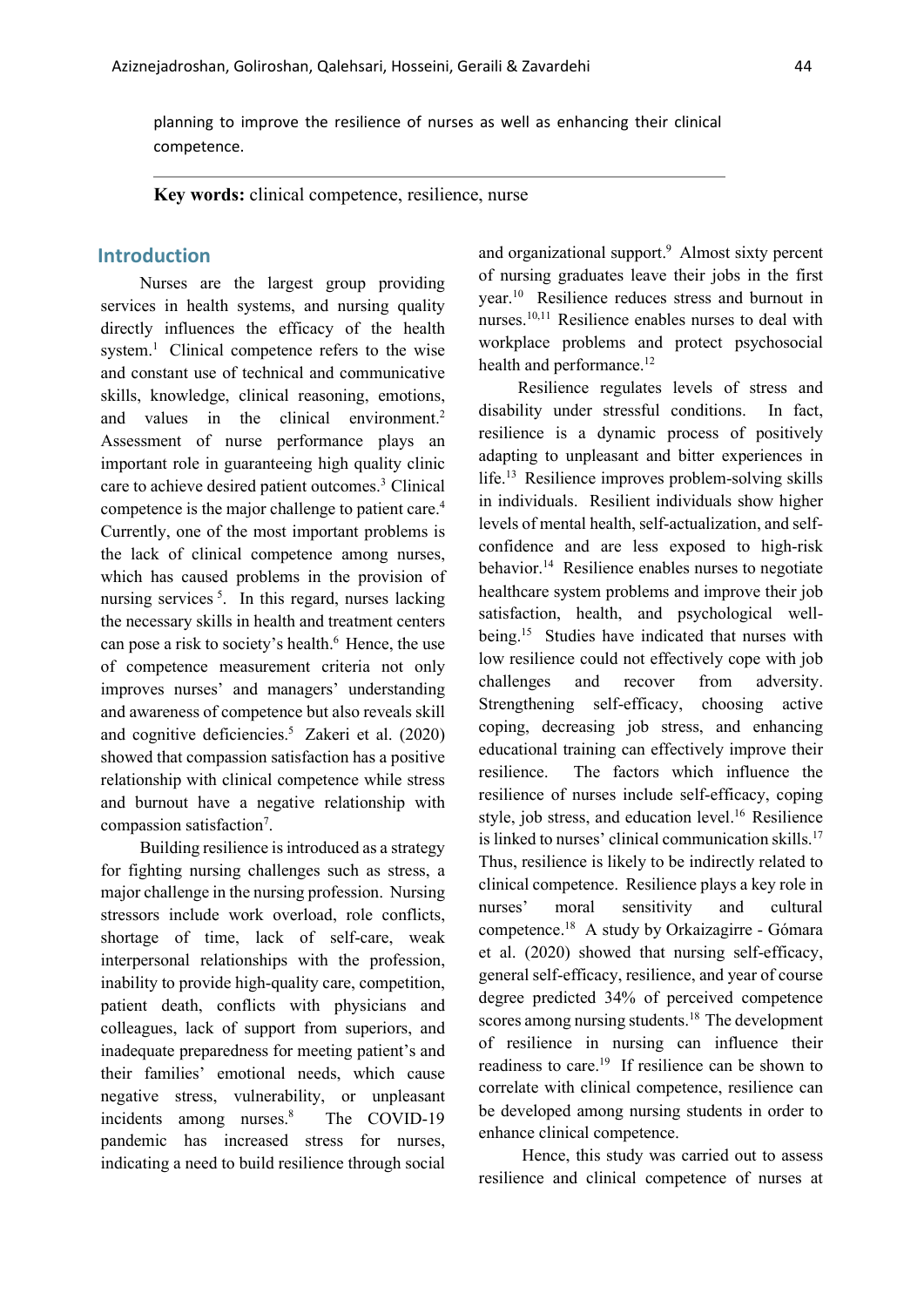Babol University of Medical Sciences and to determine the relationships between them.

## **Methods**

This descriptive-analytical study is a crosssectional study conducted from November 2019 to December 2020. The study population included all the nurses (1147 nurses) working at six hospitals affiliated with Babol University of Medical Sciences. Babol University of Medical Sciences is a medical sciences university in Iran, Mazandaran, Babol. It has more than 3700 enrolled students in all faculties. Most medical staff in Babol are native to the region. They are all Muslims and culturally similar.

Samples were collected from the intensive care units and general wards. The sampling units for each ward were also selected in proportion to the number of nurses using the stratified random sampling technique. The research sample size was 350 at the 95% confidence level with a power of 80% and a minimum pairwise correlation of 0.15 for the variables. Therefore, 424 questionnaires were distributed given a 20 to 25% attrition rate. The inclusion criteria for the nurses included being directly involved in the provision of care to patients, and no managerial positions, the lack of a severe physical and mental crisis in the past six months, at least one year of clinical work experience, and having at least a BSc degree.

The research scales in this study were Liu's Nursing Clinical Competence Questionnaire (NCCQ) and Connor-Davidson Resilience Scale (CDRS). The demographic information of the participants was collected using 10 questions about the personal information (age, gender, marital status, education level, work experience, alternating shift type, ward type, average overtime, employment status, and job satisfaction). The questionnaires were provided to the nurses at the beginning of their shifts to complete them carefully and individually when they had more free time and deliver them to the researcher in the next shift.

The Nursing Clinical Competence Questionnaire (NCCQ) was developed by Liu et al.  $(2009).<sup>20</sup>$  This scale consists of 58 statements that were validated in Macao, China. Based on the results of the confirmatory factor analysis, eventually three statements were ruled out and a 55-statement scale was introduced as a scale with adequate validity and reliability (the reliability of this scale was confirmed with the internal consistency approach with a general Cronbach's alpha of 90%, and it varied from 71% to 90% for the dimensions) to assess the competence of nurses in different clinical situations through selfassessments or assessments by colleagues. The NCCQ assesses nurses' competence with regard to 7 dimensions: clinical care (10 statements), management and leadership (9 statements), interpersonal relationships (8 statements), moral/legal performance (8 statements), professional progress (6 statements), mentoring and teaching (6 statements), and interest in critical research-thinking (8 statements). The statements in this scale are ranked based on a Likert scale from 0 to 4. Score 0 refers to a lack of competence, score 1 refers to slight competence, score 2 shows partial competence, score 3 indicates adequate competence, and score 4 shows high competence. The overall score on this scale ranges from 0 to 220. Higher scores show higher levels of competence. A high mean score in each dimension shows high competence in that dimension. For instance, a mean score higher than 3 (or a total score above 165–220) shows high competence, a mean score higher than 2–3 (or a total score above 110–165) shows average competence, and a mean score lower than 2 (or a total score below 110) shows low competence. The NCCQ is a standard tool for self-assessment of clinical competence. Self-assessment has been demonstrated to assist nurses in maintaining and improving their practice by identifying their strengths and areas that may need to be further developed.<sup>21</sup> Reflective practice has a role to play at all stages of the "novice to expert" continuum.22 Professional competence profiles encourage them to take an active part in the learning process of continuing education.<sup>23</sup>

The reliability and validity of the Persian version of the NCCQ in the Iranian nursing population are confirmed by Ghasemi et al. (2014)

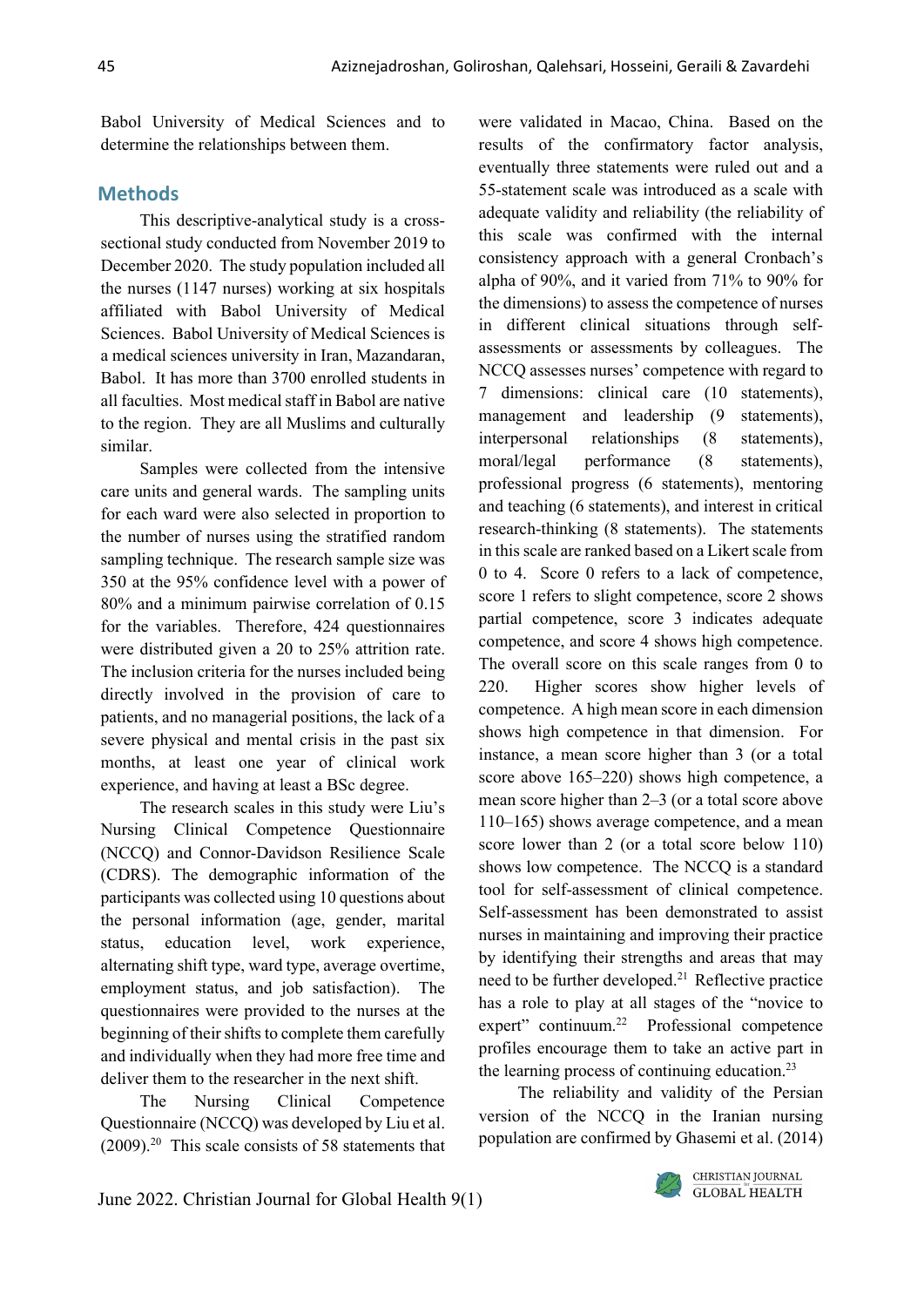with a content validity ratio of 0.94 for the entire scale, a content validity ratio of above 0.83 for each statement, and a total reliability of 0.97. The reliability of the different dimensions also was confirmed in the range between 0.68 and 0.87.<sup>24</sup>

The Connor-Davidson Resilience Scale (CDRS) (2003) consists of 25 questions and the answer to each question is ranked based on a 5 point Likert scale.<sup>25</sup> For each alternative, scores 0 to 4 refer to fully correct (score 0), rarely correct (score 1), sometimes correct (score 2), often correct (score 3), and always correct (score 4). The score range varies from 0 to 100, and as the score acquired approaches 100, it shows more resilience. The cut-off point in this questionnaire is a score of 50. In other words, a score higher than 50 reflects a more resilient person. As the score increases above 50 points, the resilience level increases. The reliability of this CDRS instrument was reported by Abolghasemi in Iran with a Cronbach's alpha coefficient of 0.87.26

The Research Ethics Committee of Babol University of Medical Sciences approved this study (ethical code IR.MUBABOL.HRI.REC.13 97.170). The participants were given a thorough explanation about the study objectives.

The data resulting from this research was analyzed using descriptive statistics, independent sample t-test, analysis of variance, and Pearson's correlation coefficient methods. Values p<0.05 were considered statistically significant.

#### **Results**

The average age of the nurses was  $34.37 \pm$ 8.42 years, with an age range of 22 to 53 years. 370 (87.3%) of the participants were female and 54 (12.7%) were male. Most of the nurses were married (78.8%), had bachelor degrees (92%), had a work experience of less than 10 years (59.7%), and worked alternating shifts (86.3%). 44.8% of the nurses expressed average job satisfaction (Table 1).

*Table 1.* Demographic properties of nurses working at the hospitals of Babol University of Medical Sciences

| <b>Variables</b>          |             | $\mathbf n$ | $\frac{6}{6}$ |
|---------------------------|-------------|-------------|---------------|
| <b>Sex</b>                | Female      | 370         | 87.3          |
|                           | Male        | 54          | 12.7          |
| <b>Marital status</b>     | Single      | 90          | 21.3          |
|                           | Married     | 334         | 78.8          |
| <b>Level of education</b> | Bachelor    | 390         | 92            |
|                           | Master      | 34          | 8             |
| Work experience(years)    | $\leq 10$   | 253         | 59.7          |
|                           | $10 - 20$   | 122         | 28.8          |
|                           | $20 - 30$   | 49          | 11.6          |
| <b>Shift work</b>         | Fixed       | 58          | 13.7          |
|                           | Rotating    | 366         | 86.3          |
| Ward                      | General     | 285         | 67.2          |
|                           | Specialty   | 139         | 32.8          |
| Overtime hours per month  | < 50        | 96          | 22.6          |
|                           | 50-100      | 175         | 41.3          |
|                           | 100-150     | 114         | 26.9          |
|                           | > 150       | 39          | 9.2           |
| <b>Employment status</b>  | Employed    | 298         | 70.3          |
|                           | Obligation  | 81          | 19.1          |
|                           | Contractual | 45          | 10.6          |

The clinical competence of the nurses showed a significant relationship with variables such as age, work experience, overtime, employment status, and job satisfaction. However, there was no significant relationship with gender, marital status, education, shift, and ward type. The nurses' resilience showed a significant relationship with the variables of age, work experience, and job satisfaction. However, it did not have a significant relationship with other variables (Table 2).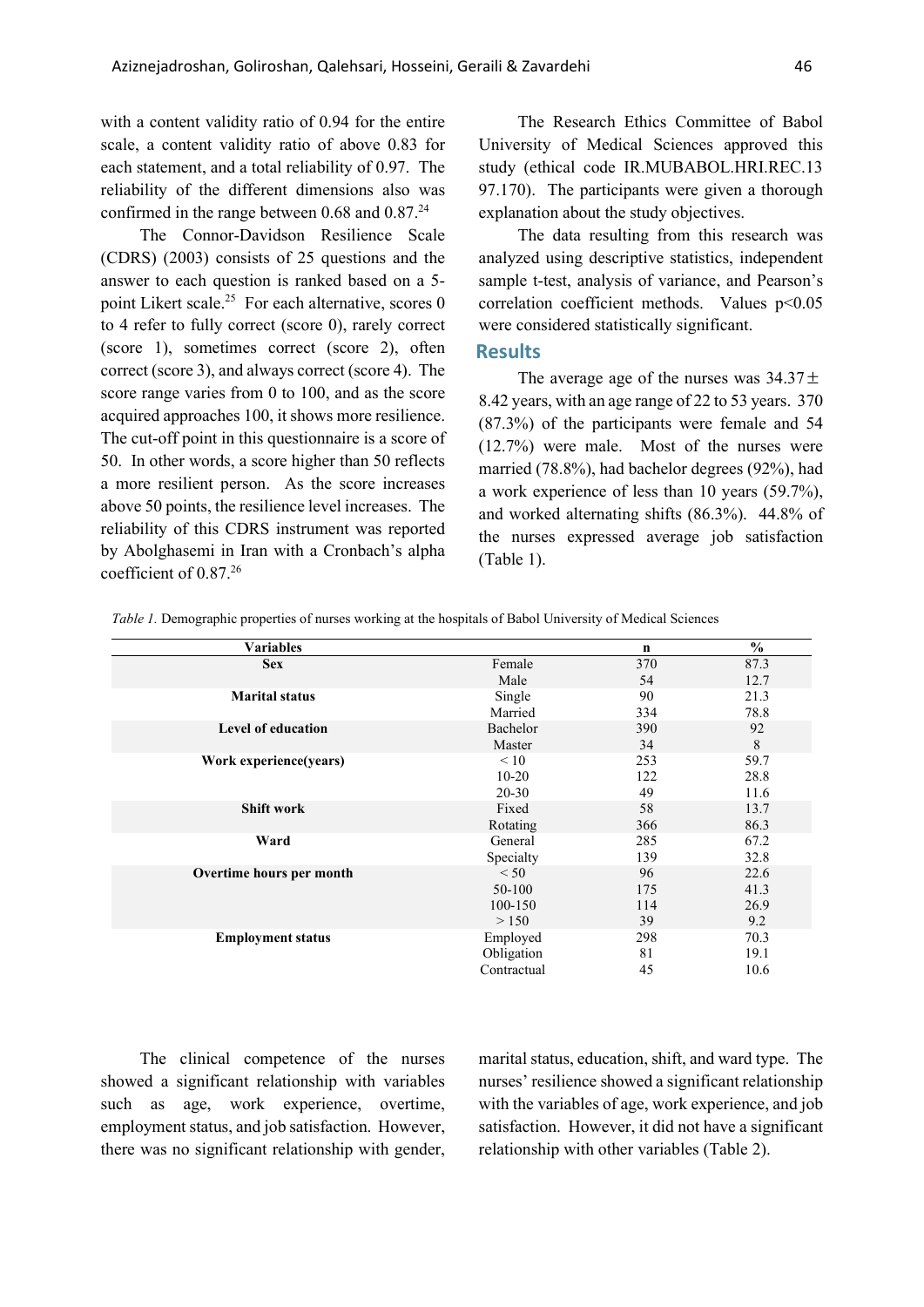| <b>Variables</b>          |                                                      | <b>Clinical competence</b><br>$(\text{mean}+\text{/-SD})$                                                    | p-value | <b>Resilience</b><br>$(\text{mean} +/-SD)$                                                              | p-value |
|---------------------------|------------------------------------------------------|--------------------------------------------------------------------------------------------------------------|---------|---------------------------------------------------------------------------------------------------------|---------|
| Age                       | 30><br>39-30<br>$49 - 40$<br>50<                     | $174.12 + (-66)$<br>$181.16+/96$<br>$177.05 + (-19.37)$<br>$185+/22.03$                                      | < 0.001 | $71.97+/12.99$<br>$72.83+/13.97$<br>$74.95 + (-9.79)$<br>$84.82 + / - 11.94$                            | 0.04    |
| <b>Sex</b>                | Male<br>Female                                       | $176.82 + (-23.57)$<br>$161.42+/-24.29$                                                                      | 0.79    | $73.78 + (-12.77)$<br>$70.44 + (-11.54)$                                                                | 0.7     |
| <b>Marital status</b>     | Single<br>Married                                    | $172.66 + (-24.62)$<br>$175.45+/-24.08$                                                                      | 0.45    | $72.48 + (-13.85)$<br>$73.59 + (-12.33)$                                                                | 0.19    |
| <b>Level of education</b> | Bachelor<br>Master                                   | 175.49+/-23.99<br>$167.64 + (-25.62)$                                                                        | 0.9     | $73.64 + (-12.74)$<br>$70.14 + (-11.33)$                                                                | 0.42    |
| Work experience (years)   | 10 ><br>$10 - 20$<br>$20 - 30$                       | $171.642 + (-25.45)$<br>$181.26 + (-20.72)$<br>$175.57 + (-22.7)$                                            | < 0.001 | $71.59 + (-13.06)$<br>$76.62+/-11.4$<br>$74.36+/-12.02$                                                 | < 0.001 |
| <b>Shift work</b>         | Fixed<br>Rotating                                    | $188.43+/-19.69$<br>$172.71 + (-24.16)$                                                                      | 0.27    | $79.44 + (-11.59)$<br>$72.39 + (-12.56)$                                                                | 0.59    |
| Ward                      | General<br>Specialty                                 | $173.52+/-25.09$<br>$177.61 + (-22.06)$                                                                      | 0.2     | $72.76 + (-13.05)$<br>$74.57 + (-11.76)$                                                                | 0.11    |
| Overtime hours per month  | < 50<br>$50-100$<br>100-150<br>>150                  | $170.5 + (-26.09)$<br>$173.93+/23.27$<br>$180.05 + (-24.71)$<br>$174.61 + (-19.6)$                           | 0.03    | $72.42+/-11.48$<br>$72.18 + (-13.01)$<br>$75.73 + (-13.59)$<br>$73.97+/10.17$                           | 0.1     |
| <b>Employment status</b>  | Employed<br>Obligation<br>Contractual                | $176.79 + (-24.14)$<br>$168.4 + (-22.52)$<br>$173.73+/-25.79$                                                | 0.02    | $73.36 + (-12.37)$<br>$71.59 + (-13.09)$<br>$76.51 + (-13.39)$                                          | 0.11    |
| <b>Job</b> satisfaction   | I don't like<br>Little<br>Medium<br>Much<br>Too much | $164.72+/-21.91$<br>$166.78 + (-21.29)$<br>$172.76 + (-26.11)$<br>$179.01 + (-22.17)$<br>$184.29 + (-19.56)$ | < 0.001 | $56.56 + (-69.52)$<br>$65.85+/75.11$<br>$70.56 + (-74.26)$<br>$75.14 + (-78.62)$<br>$69.86 + / - 78.29$ | < 0.001 |

*Table 2.* Relationship between nurses' demographic variables and clinical competence and resilience

Based on the results, the total average score on the seven dimensions of the nurses' clinical competence was  $174.86 \pm 24.19$ , indicating that the nurses working at Babol hospitals assessed their competence as high. The nurses had the lowest mean scores on the skills linked to the "professional progress" and "mentoring and teaching" dimensions  $(19.14 \pm 3.41$  and  $19.10 \pm 1.1$ 3.53, respectively) while they gained the highest

mean scores on the "clinical care" and "management and leadership" skills  $(31.50 \pm 4.77)$ and  $28.61 \pm 4.70$ , respectively). The mean and standard deviation of the nurses' resilience score The lowest and highest resilience scores were also 32 and 100, respectively. Nurses' resilience correlated positively with all eight of the clinical competence dimensions ( $p<0.001$ ,  $r=0.49$ ) (Table 3). was  $73.36 \pm 12.66$ .

*Table 3.* Relationship of all clinical competence dimensions with resilience in nurses working at hospitals of Babol Medical Sciences University

| Areas of clinical competence                                                                                                                           | Mean $+/-$ SD | Correlation of competencies with<br>resilience | Significance level with<br>paired t-test  |
|--------------------------------------------------------------------------------------------------------------------------------------------------------|---------------|------------------------------------------------|-------------------------------------------|
| $\mathcal{L}_{\text{max}}$ 0000 $\mathcal{O}(1, 1, 1, 1)$ $\mathcal{L}_{\text{max}}$ 1 $\mathcal{L}_{\text{max}}$ $\mathcal{O}(1, 1, 1, 1, 1, 1, 0/1)$ |               |                                                | CHRISTIAN JOURNAL<br><b>GLOBAL HEALTH</b> |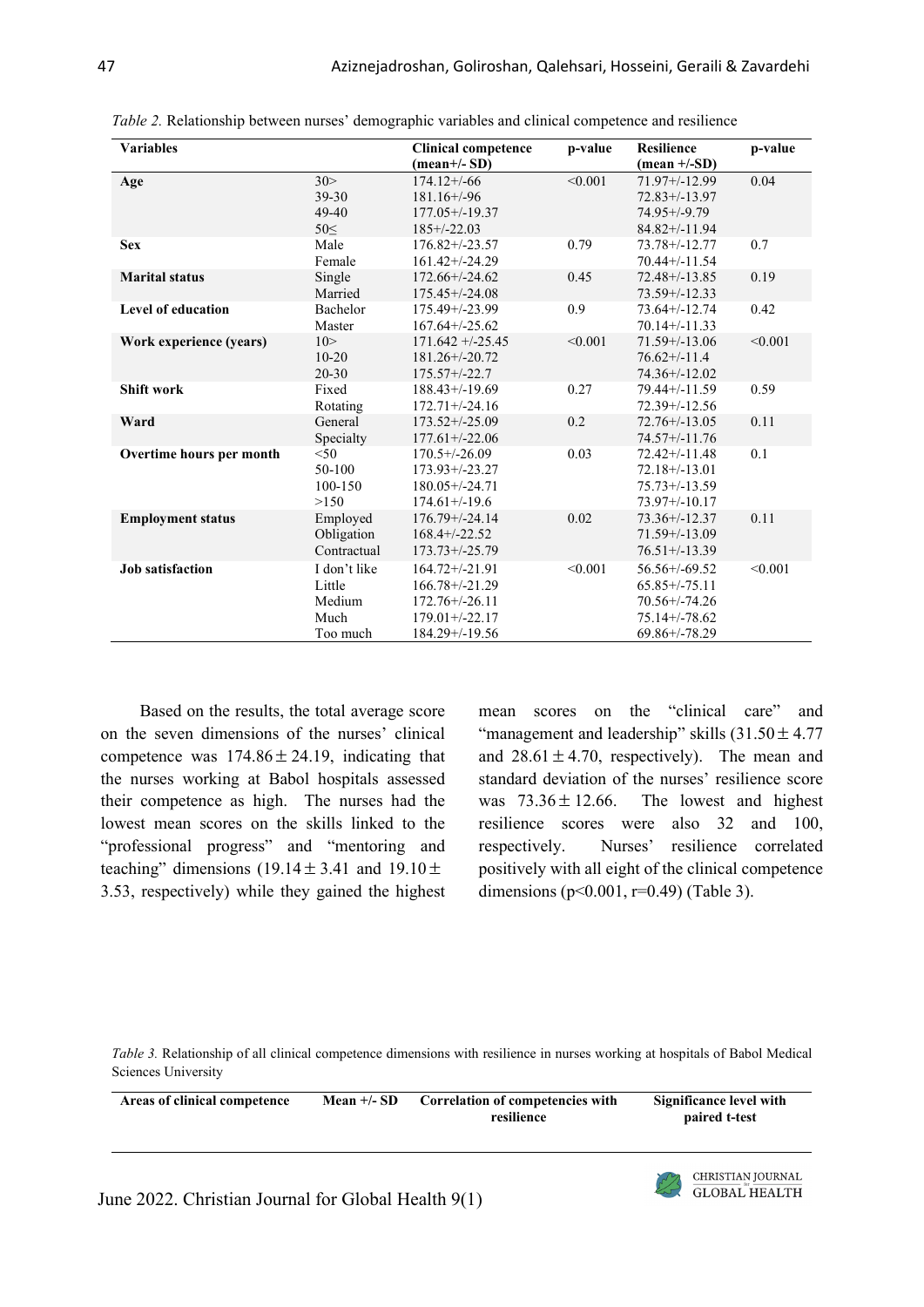| ical Care                          | $31.5+/-4.77$       | $r=0.34$ | < 0.001 |
|------------------------------------|---------------------|----------|---------|
| <b>Management and leadership</b>   | $28.61 + (-4.7)$    | $r=0.39$ | < 0.001 |
| <b>Interpersonal relationships</b> | $24.49 + (-3.9)$    | $r=0.46$ | < 0.001 |
| Ethical / legal practice           | $27.66 + (-4.05)$   | $r=0.35$ | < 0.001 |
| Professional development           | $3.41 + (-19.14)$   | $r=0.41$ | < 0.001 |
| Coaching & Training                | $19.1 + (-3.53)$    | $r=0.41$ | < 0.001 |
| Tendency to research – critical    | $24.35 + (-4.8)$    | $r=0.47$ | < 0.001 |
| thinking                           |                     |          |         |
| <b>General clinical competence</b> | $174.86 + (-24.19)$ | $r=0.49$ | < 0.001 |
| <b>Resilience</b>                  | $73.36+/-12.66$     | $R=1$    | < 0.001 |
|                                    |                     |          |         |

*Note.* The numbers in the table are mean +/- standard deviation**.**

### **Discussion**

The results indicated a positive significant relationship between resilience and all the clinical competence dimensions in nurses in this setting in Iran. This is consistent with the results of the study by Min, which revealed the positive and strong relationship of resilience and adaptability with clinical competence and stress.<sup>27</sup> Therefore, improving nurses' resilience could be a strategy to improve their clinical competence. More clinically competent employees feel more comfortable at work and can endure professional hardships more than others. <sup>28</sup> Nurses who are more resilient are more inclined to learn because they are more tolerant of stressful situations and can focus on their own development.<sup>29,30,31</sup> As a result, the work environment becomes more enjoyable for him or her. It can be concluded that clinical competence and resilience have a positive effect on each other.

Nurses assessed their clinical competence high. However, in the study by Aliakbari et al*.*, the mean performance scores of the samples on all the nine skills were lower than average.32

In the present study, the nurses achieved the highest mean score on the "clinical care" and "management and leadership" skills as compared to the other areas, while they had the lowest mean scores on the professional progress and teaching dimensions. This considerable difference between the scores on these dimensions could be attributed to the nurses' approach to clinical care. Nurses place a higher priority on the area most closely related to clinical care. 33

In the study by Istomina et al. in Lithuania, the nurses assessed their ability to teach their colleagues and students as weak. $34$  In the study by Mir Lashari et al., the nurses reported the lowest level of ability to teach others.<sup>35</sup> In a study by Vosoghi et al., the students gained the lowest score on the teaching dimension, $36$  which could be attributed to the use of fewer clinical nurses in training the nursing students.

This study indicates that the resilience level was high in the nurses studied, which is consistent with the findings of Shakerinia et al. that noted that the high resilience of nurses enables them to use their positive adaptive skills in coping with stress.<sup>37</sup> In a study by Amini (2013), there was an inverse significant relationship between burnout and resilience. In other words, with an increase in nurses' resilience, their burnout decreased. <sup>38</sup> In addition, in the study by Obeidavi et al., there was a significant inverse relationship between resilience and job stress.<sup>39</sup> The results of the research by Salimi et al. (2017) revealed that the nurses' resilience was relatively high while their intention to turnover was average. $40$  A deeper understanding of resilience helps develop strategies that contribute to the establishment of resilience. Stressing the improvement in resilience by professors during bachelor degree programs helps improve resilience.  $An$ educational culture of trustworthiness appears to be a catalyst for the development of resilience in nursing students and could be achieved by educators modeling the values and interpersonal skills students are expected to demonstrate in their nursing practice. When thriving in an educational culture of trustworthiness, nursing students could carve out space for a movement beyond the routine, turning their attention beyond themselves. This develops the student's ability to be credible in their caring presence in the lives of others, recognized as a readiness to care.<sup>19</sup> Educational strategies should be developed in the nursing curriculum and a supportive learning environment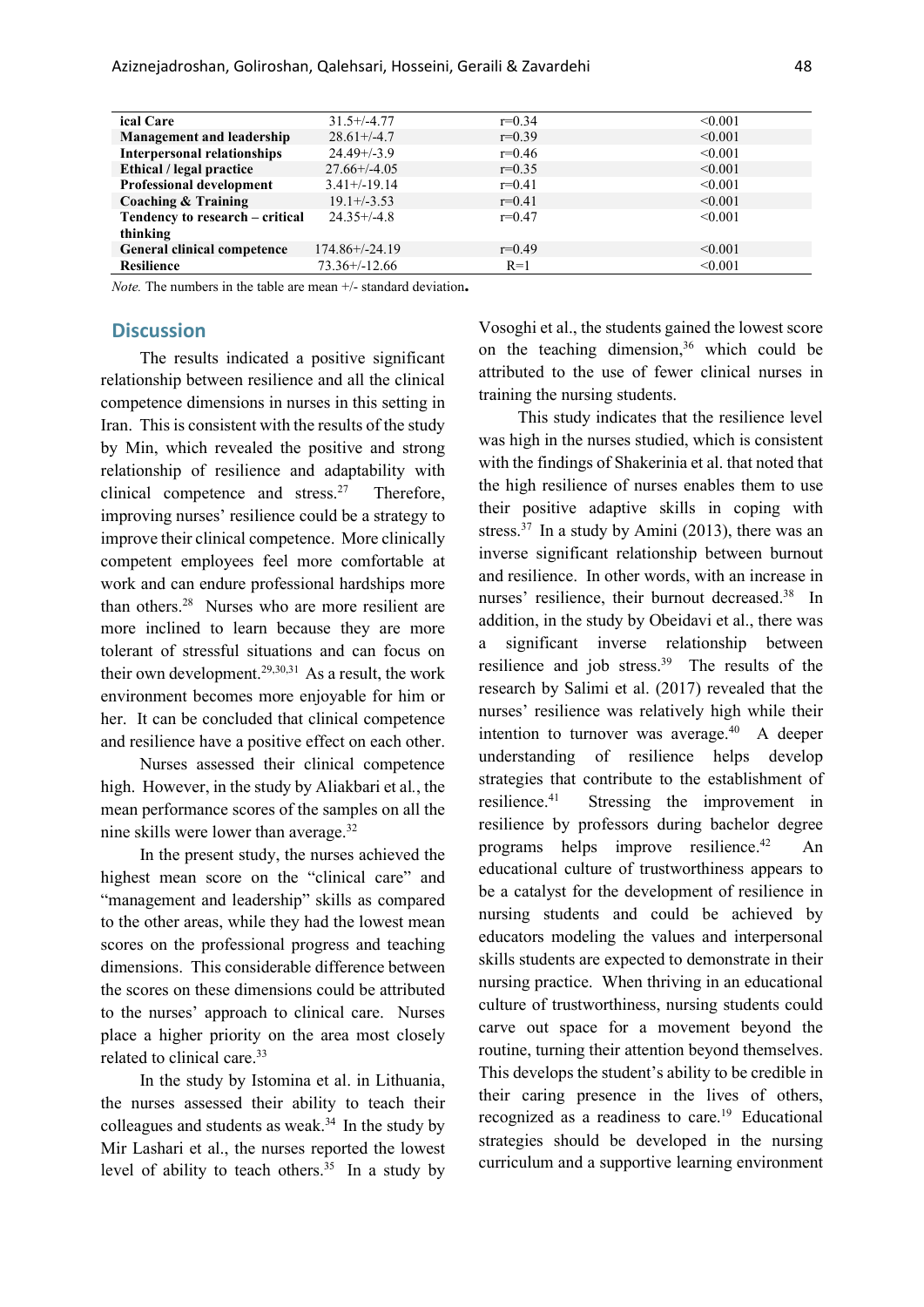should be created to foster resilience in the students.<sup>43</sup>

In the present study, gender, marital status, education level, shift, and ward type (general and intensive care units) variables did not have a statistically significant relationship with the student's clinical competence. However, age, work experience, and job satisfaction showed a significant positive relationship with clinical competence. Clinical competence also had a significant relationship with hours worked and employment status. In the research by Kim, the clinical competence of married nurses who had longer work experience was more than others. <sup>44</sup> In sum, it seems clinical competence is multifactorial. According to Benner, with an increase in age and work experience, their experience, mastery of their job, and adaptation to the environment increase, while their competence increases proportionally. 45

In the aforesaid study, there was no significant relationship between resilience and variables such as age, marital status, education level, shift type, ward type, overtime, and employment type. However, resilience had a significant relationship with age, work experience, and job satisfaction. In a study by Salimi et al., resilience had a statistically significant relationship with education level, marital status, ward type, and shift, but it did not have a significant relationship with age, employment status, work experience, and service years. <sup>40</sup> Lee et al. showed that some of the demographic properties were linked to the nurses' resilience, which confirmed our findings. 46

# **Limitations**

Our study has some limitations. First, the participants' psychological conditions at the time of completion of the questionnaires could have influenced the results, but these were not evaluated. The second limitation was the use of self-assessment questionnaires. But selfassessment assists nurses to maintain and improve their practice by identifying their strengths and areas that may need to be further developed. Professional competence profiles encourage them

to take an active part in the learning process of continuing education.<sup>25</sup> Third, the study was limited by the fact that the participants were excluded if they had any "physical or emotional distress" in the past 6 months and if they had less education than a bachelor's degree.

# **Conclusion**

The results of this study indicated that there is a positive significant relationship between all dimensions of clinical competence of nurses and their resilience. Therefore, it is recommended to develop official and nonofficial training programs to increase resilience in nurses and to particularly increase resilience in the nursing students.

## **References**

- 1. Hasandoost F, Ghanbari Khanghah A, Salamikohan K, Kazemnezhad Leili E, Norouzi Pareshkouh N. Prioritization of general clinical competency indicators from nurses view employed in emergency wards. Holist Nurs Midwifery. 2015;25(4):53-63. Available from: [http://hnmj.gums.ac.ir/article-1-](about:blank) [579-en.html](about:blank)
- 2. Komeili-Sani M, Etemadi A, Boustani H, Bahreini M, Hakimi A. The relationship between nurses' clinical competency and job stress in Ahvaz university hospital, 2013. J Clin Nurs Midwife. 2015;4(1):39-49. (Persian) Available from: [http://jcnm.skums.ac.ir/article-1-103-en.html](about:blank)
- 3. Kahya E, Oral1 N. Measurement of clinical nurse performance: developing a tool including contextual items. J Nurs Educ Practice. 2018;8(6):112-23. [https://doi.org/10.5430/jnep.v8n6p112](about:blank)
- 4. Notarnicola I, Petrucci C, De Jesus Barbosa MR, Giorgi F, Stievano A, Lancia L. Clinical competence in nursing: a concept analysis. Prof Inferm. 2016;69(3):174-81. [https://doi.org/10.7429/pi.2016.693181](about:blank)
- 5. Karami A, Farokhzadian J, Foroughameri G. Nurses' professional competency and organizational commitment: is it important for human resource management?. PloS one. 2017;12(11):e0187863 . [https://doi.org/10.1371/journal.pone.0187863](about:blank)
- 6. Manoochehri H, Imani E, Atashzadeh-Shoorideh F, Alavi-Majd A. Competence of novice nurses: role of clinical work during studying. J Med Life.

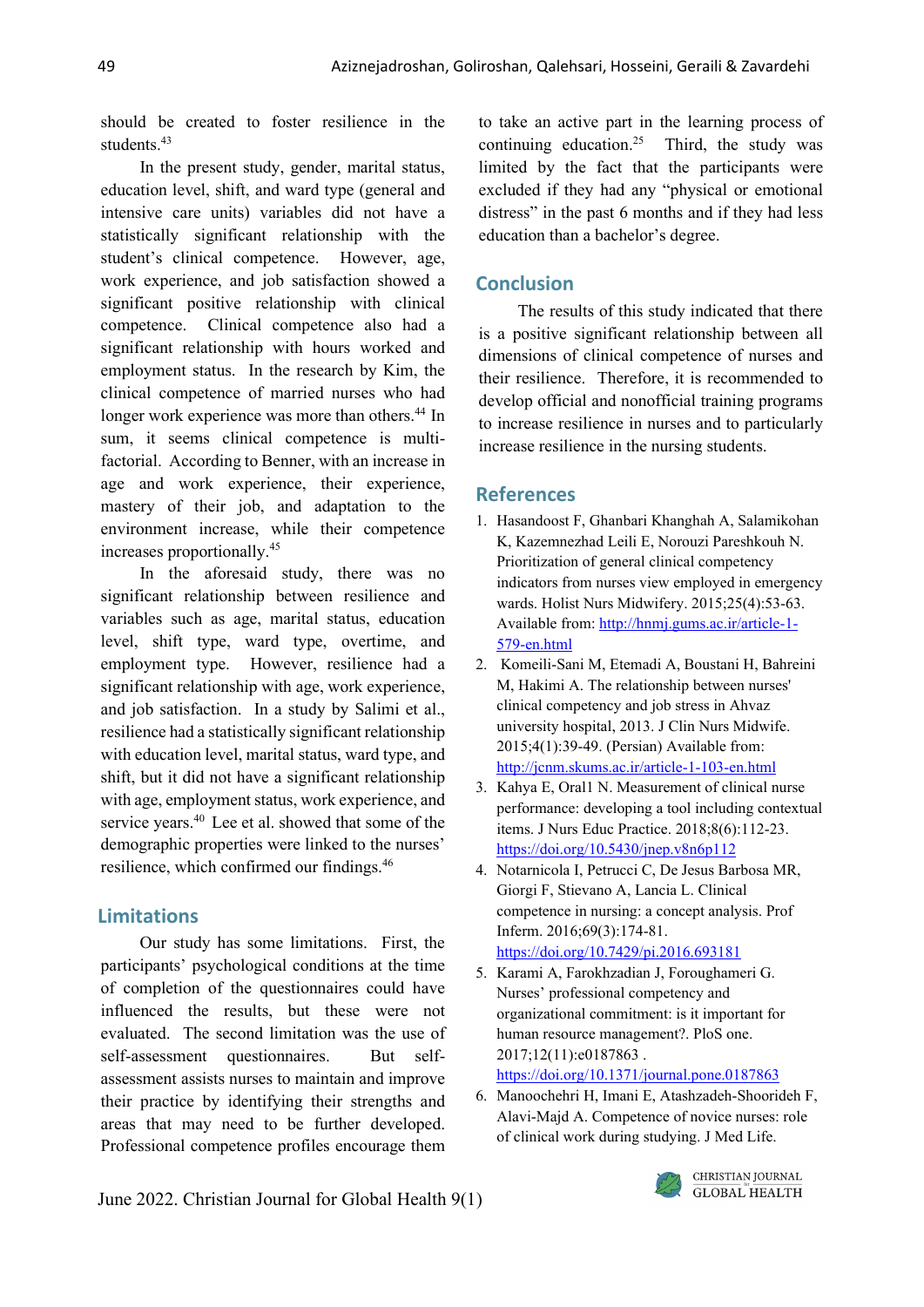2015;8(Spec Iss 4):32-8. PMID: 28316703; PMCID: PMC5319286.

- 7. Zakeri MA, Bazmandegan G, Ganjeh H, Zakeri M, Mollaahmadi S, Anbariyan A, et al. Is nurses' clinical competence associated with their compassion satisfaction, burnout and secondary traumatic stress? A cross‐sectional study. Nurs Open. 2021;8(1):354-63. [https://doi.org/10.1002/nop2.636](about:blank)
- 8. Yılmaz EB. Resilience as a strategy for struggling against challenges related to the nursing profession. Chin Nurs Res. 2017;4(1):9-13. [https://doi.org/10.1016/j.cnre.2017.03.004](about:blank)
- 9. Labrague LJ, delor Santos JA. COVID-19 anxiety among front-line nurses: predictive role of organisational support, personal resilience and social support. J Nurs Manag. 2020;28:1653-61. [https://doi.org/10.1111/jonm.13121](about:blank)
- 10. Hart PL, Brannan JD, De Chesnay M. Resilience in nurses: an integrative – review. J Nurs Manag. 2014;22(6):720-34. [https://doi.org/10.1111/j.1365-](about:blank) [2834.2012.01485.x](about:blank)
- 11. Hylton Rushton C, Batcheller J, Schroeder K, Donohue, P. Burnout and resilience among nurses practicing in high-intensity settings. Am J Crit Care. 2015;24(5):412-21. [https://doi.org/10.1111/j.1365-](about:blank) [2834.2012.01485.x](about:blank)
- 12. Mealer M, Jones J, Moss M. A qualitative study of resilience and posttraumatic stress disorder in United States ICU nurses. Intens Care Med .2012;38:1445-51. [https://doi.org/10.1007/s00134-](about:blank) [012-2600-6](about:blank)
- 13. Abolghasemi A, Taklavi Varaniyab S. Resilience and perceived stress: predictors of life satisfaction in the students of success and failure. Procedia – Soc Behavior Sci. 2010;5:748-52. [https://doi.org/10.1016/j.sbspro.2010.07.178](about:blank)
- 14. Salehi Fadardi J, Azad H, Nemati A. The relationship between resilience, motivational structure, and substance use. Procedia – Soc Behavior Sci. 2010;5:1956-60. [https://doi.org/10.1016/j.sbspro.2010.07.395](about:blank)
- 15. McDonald G, Jackson D, Wilkes L, Vickers MH. A work-based educational intervention to support the development of personal resilience in nurses and midwives. Nurse Educ Today. 2012;32(4):378-84. [https://doi.org/10.1016/j.nedt.2011.04.012](about:blank)
- 16. Ren Y, Zhou Y, Wang S, Luo T, Huang M, Zeng Y. Exploratory study on resilience and its influencing factors among hospital nurses in Guangzhou, China. Int J Nurs Sci. 2018;5:57-62. [https://doi.org/10.1016/j.ijnss.2017.11.001](about:blank)
- 17. Kong L, Liu Y, Li G, Fang Y, Kang X, Li P. Resilience moderates the relationship between emotional intelligence and clinical communication ability among Chinese practice nursing students: a structural equation model analysis. Nurse Educ Today. 2016;1(46):64-8. [https://doi.org/10.1016/j.nedt.2016.08.028](about:blank)
- 18. Orkaizagirre-Gómara A, Sánchez De. Miguel M, Ortiz de Elguea J, Ortiz de Elguea A. Testing general self‐efficacy, perceived competence, resilience, and stress among nursing students: An integrator evaluation. Nurs Health Sci. 2020;22(3):529-38.

[https://doi.org/10.1080/13548506.2021.1916955](about:blank)

- 19. Amsrud KE, Lyberg A, Severinsson E. Development of resilience in nursing students: a systematic qualitative review and thematic synthesis. Nurs Educ Practice. 2019;1;41:102621. [https://doi.org/10.1016/j.nepr.2019.102621](about:blank)
- 20. Liu M , Yin L , Ma E , Lo S, Zeng L. Competency inventory for registered nurses in Macao :instrument validation. J Adv Nurs.2009;65(4):893- 900. [https://doi.org/10.1111/j.1365-](about:blank) [2648.2008.04936.x](about:blank) .
- 21. Campbel B. Mackay G. Continuing competence: an Ontario nursing regulatory program that supports nurses and employers. Nurs Admin Q. 2001;25(2):22-30.
- 22. Paget T. Reflective practice and clinical outcomes: practitioners' views on how reflective practice has influenced their clinical practice. J Clinical Nurs. 2001;10(2):204-14. [https://doi.org/10.1046/j.1365-](about:blank) [2702.2001.00482.x](about:blank) PMID: 11820341
- 23. Meretoja R, Isoaho H, Leino-Kilpi H. Nurse competence scale: development and psychometric testing. J Adv Nurs.2004;47(2):124-33. [https://doi.org/10.1111/j.1365-2648.2004.03071.x](about:blank)
- 24. Ghasemi E, Janani L, Dehghan Nayeri N, Negarandeh R. Psychometric properties of Persian version of the Competency Inventory for Registered Nurse (CIRN). IJN.2014; 27(87):1-13. (Persian). Available from: [http://ijn.iums.ac.ir/article-1-1743](about:blank) [en.html](about:blank)
- 25. Connor KM, Davidson JR. Development of a new resilience scale: the Connor-Davidson Resilience Scale (CD-RISC). Depress Anxiety. 2003;18(2):76- 82. [https://doi.org/10.1002/da.10113](about:blank)
- 26. Abolghasemi A. The relationship of resilience, selfefficacy and stress with life satisfaction in the students with high and low educational achievement. Psychological studies.2011;7(3):131- 52. [Persian]Available from: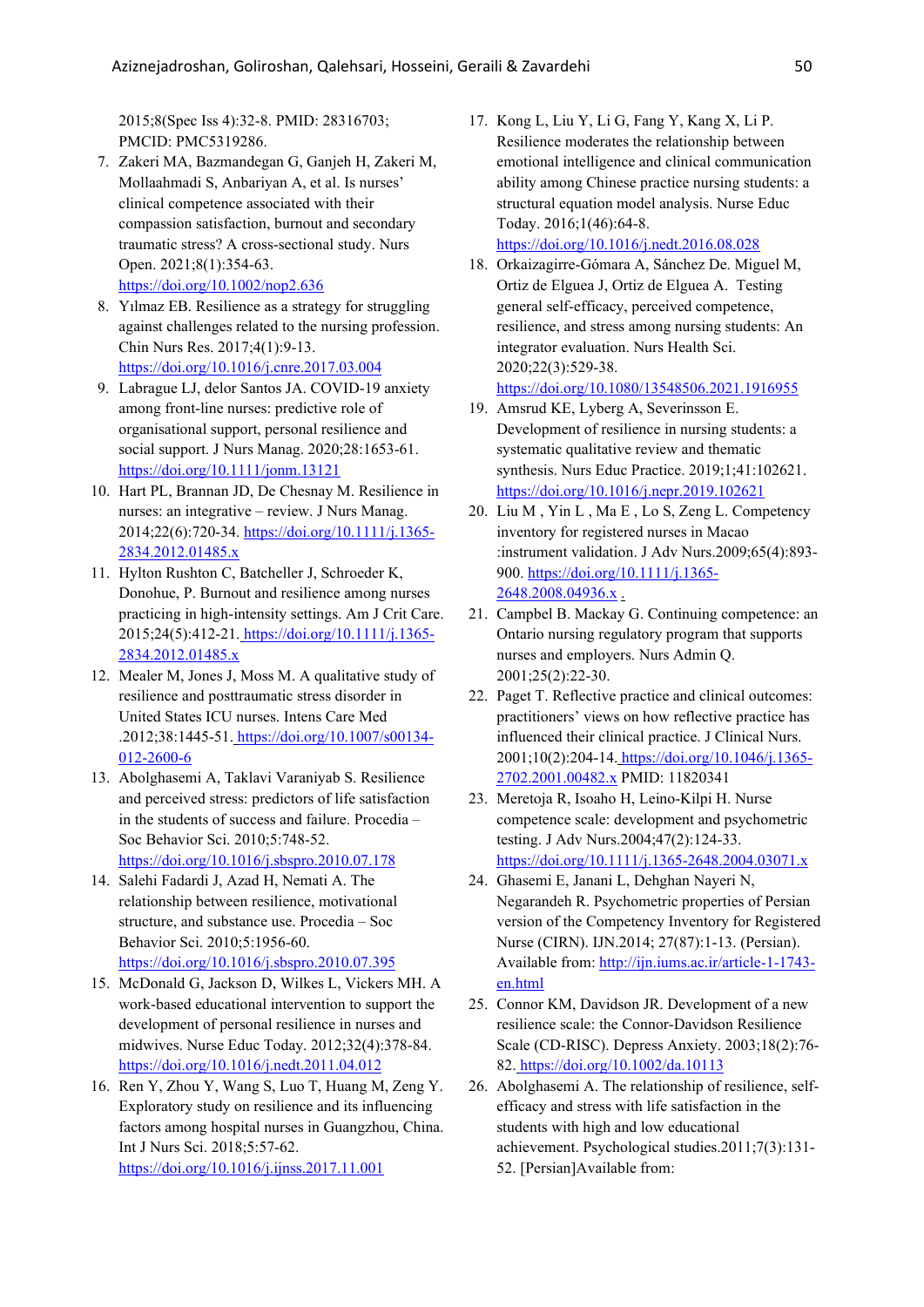[https://www.sid.ir/en/journal/ViewPaper.aspx?id=2](about:blank) [27439.](about:blank)

27. Min ES. Relationship among stress of clinical practice, stress coping, ego-resilience and clinical competence in nursing students. Health Commun. 2018;13(1):71.

[https://doi.org/10.15715/kjhcom.2018.13.1.71](about:blank)

- 28. Bernard N. Resilience and professional joy: a toolkit for nurse leaders. Nurs Lead. 2019 Feb 1;17(1):43-8.
	- [https://doi.org/10.1016/j.mnl.2018.09.007](about:blank)
- 29. Goliroshan S, Babanataj R, Aziznejadroshan P. Investigating the self-assessment of clinical competency of nurses working in Babol University of Medical Sciences Hospitals. World Family Med. 2018;16(3):279-84.

[https://doi.org/10.5742/mewfm.2018.93331](about:blank)

- 30. Adib Hajbaghery M, Shraghi Arani N. Assessing nurses' clinical competence from their own viewpoint and the viewpoint of head nurses: a descriptive study. IJN .2018;31(111):52-64. [Persian] Available from: [http://ijn.iums.ac.ir/article-1-2628-en.html](about:blank)
- 31. Numminen O, Leino-Kilpi H, Isoaho H, Meretoja R. Congruence between nurse managers' and nurses' competence assessments: a correlation study. J Nurs Educ Practice. 2014;(1):142-50. [https://doi.org/10.5430/jnep.v5n1p142](about:blank)
- 32. Aliakbari F, Aein F , Bahrami M. Assessment competencies among emergency nurses for responding in disaster situation with Objective Structured Clinical Examination. J H P M. 2014;3(3):47-57. [Persian] Available from: [http://jhpm.ir/article-1-283-en.html](about:blank)
- 33. Abbasi AR , Bahreini M ,Yazdankhah Fard MR, Mirzaei K. Compare clinical competence and job satisfaction among nurses working in both university and non-university hospital in Bushehr 2015. Iran South Med J. 2017;20(1):77-89. [Persian] Available from: [http://ismj.bpums.ac.ir/article-1-859-en.html](about:blank)
- 34. Istomina N, Suominen T, Razbadauskas A, Martinkenas A, Meretoja R, Leino-Kilpi H. Competence of nurses and factors associated with it. Medicina (Kaunas). 2011;47(4):230-7. PubMed PMID: 21829056.
- 35. Mirlashari J, Qommi R, Nariman S, Bahrani N, Begjani J. Clinical competence and its related factors of nurses in neonatal intensive care units. J Caring Sci. 2016;5(4):317. [https://doi.org/10.15171/jcs.2016.033](about:blank)
- 36. Namadi-Vosoughi M, Tazakkori Z, Habibi A, Abotalebi-Daryasari G, Kazemzadeh R. Assessing nursing graduates′ clinical competency from the viewpoints of graduates and head nurses. J Health Care. 2014;16(1):66-73. Available from: [http://hcjournal.arums.ac.ir/article-1-243-en.html](about:blank)
- 37. Shakerinia I, Mohammadpour M. Relationship between job stress and resiliency with occupational burnout among nurses. J Kermanshah Univ Med Sci.2010;14(2): e79518. [Persian]
- 38. Amini F. The relationship between resiliency and burnout in nurses. J Res Dev Nurs Midwife. 2013- 2014;10(2):94-102. [Persian] Available from: [http://nmj.goums.ac.ir/article-1-461-en.html](about:blank)
- 39. Obeidavi A, Elahi N, Saberipour B. Relationship between resilience and occupational stress among the faculty members of Ahvaz Jundishapur University of Medical Sciences. Int J Bio Med Public Health. 2018;1(3):136-40. [https://doi.org/10.22631/ijbmph.2018.126323.1050](about:blank)
- 40. Salimi S, Pakpour V, Feizollahzadeh H, Rahmani A. Resilience and its association with the intensive care unit nurses' intention to leave their profession. Hayat, J School Nurs Midwifery, Tehran Univ Med Sci. 2017;23(3):254-65. [Persian] Available from: [http://hayat.tums.ac.ir/article-1-2008-en.html](about:blank)
- 41. Gillespie BM, Chaboyer W, Wallis M. The influence of personal characteristics on the resilience of operating room nurses: a predictor study. Int J Nurs Stud. 2009;46(7):968-76. [https://doi.org/10.1016/j.ijnurstu.2007.08.006](about:blank)
- 42. FangLiang H, Wu KM, Hung CC, Wang YH, Peng NH. Resilience enhancement among student nurses during clinical practices: a participatory action research study. Nurs Educ Today. 2019;75:22-7. [https://doi.org/10.1016/j.nedt.2019.01.004](about:blank)
- 43. Chow KM, Tang WKF, Chan WHC, Sit WHJ, Choi KC, Chan S. Resilience and well-being of university nursing students in Hong Kong: a cross-sectional study. BMC Med Educ. 2018;18(1):13. [https://doi.org/10.1186/s12909-018-1119-0](about:blank)
- 44. Kim MJ, Kim YJ. Variables affecting nursing competency of clinical nurses. Indian J Sci Technol. 2015;8(26):1-9.

[https://doi.org/10.17485/ijst/2015/v8i26/80758](about:blank)

45. Komeili-Sani M, Etemadi A, Boustani H, Bahreini M, Hakimi A. The relationship between nurses' clinical competency and job stress in Ahvaz university hospital, 2013. J Clin Nurs Midwife. 2015;4(1):39-49. [Persian] Available from: [http://jcnm.skums.ac.ir/article-1-103-en.html](about:blank)

June 2022. Christian Journal for Global Health 9(1)